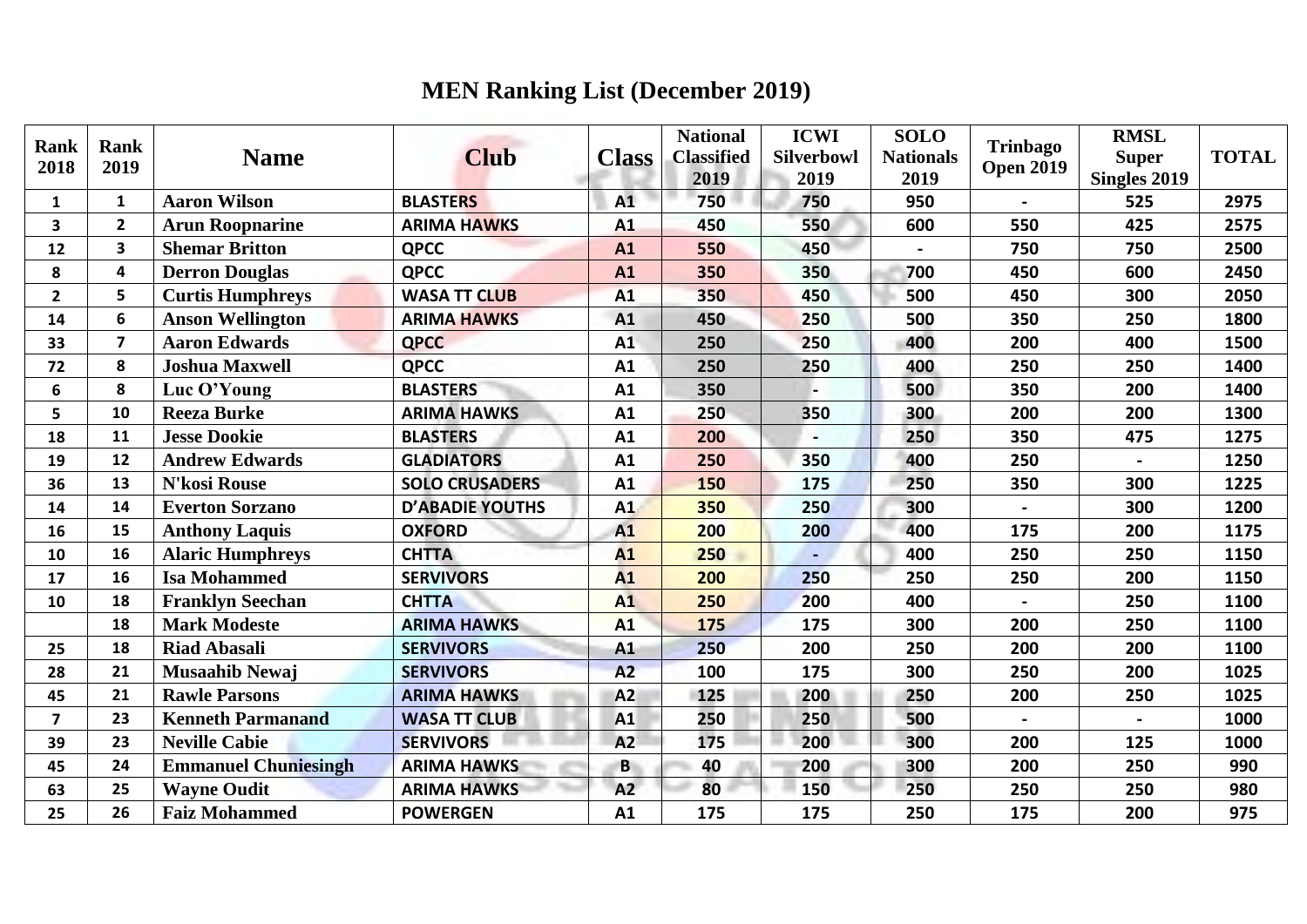|    |                            |                                                                    |                             |          |                             |                |                |            | 975        |
|----|----------------------------|--------------------------------------------------------------------|-----------------------------|----------|-----------------------------|----------------|----------------|------------|------------|
|    |                            |                                                                    |                             |          |                             |                |                |            | 955        |
| 28 |                            | <b>BLASTERS</b>                                                    | A2                          | 80       | 175                         | 250            | 250            | 200        | 955        |
| 30 | <b>Anson Lowkie</b>        | <b>POWERGEN</b>                                                    | A1                          | 200      | 200                         | 300            | 250            |            | 950        |
| 31 | <b>Edwin Humphreys</b>     | <b>ATTC</b>                                                        | A2                          |          | 175                         | 300            | 200            | 250        | 925        |
| 32 | <b>Nicolas Lee</b>         | <b>BLASTERS</b>                                                    | $\overline{B}$              |          | 175                         | 250            | 175            | 300        | 900        |
| 33 | <b>Abraham Francis</b>     | <b>EAST</b>                                                        | A2                          | 80       |                             | 400            | 200            | 200        | 880        |
| 33 | <b>Kamal Hunte</b>         | <b>BLASTERS</b>                                                    | A2                          | 80       | 150                         | 250            | 200            | 200        | 880        |
| 35 | <b>Mikhail Dookie</b>      | <b>BLASTERS</b>                                                    | $\mathbf B$                 |          | 200                         | 300            | 175            | 200        | 875        |
| 36 | <b>Declan John</b>         | <b>D'ABADIE YOUTHS</b>                                             | A1                          | 150      | 250                         | 250            | $\blacksquare$ | 200        | 850        |
| 36 | Nicholas O'Young           | <b>BLASTERS</b>                                                    | $\overline{B}$              |          | 200                         | 250            | 200            | 200        | 850        |
| 36 | <b>Wesley Dookhoo</b>      | <b>POWERGEN</b>                                                    | A2                          | 100      | 175                         | 250            | 175            | 150        | 850        |
| 39 | Jelani Bramble             | <b>SPIN JABBERZ</b>                                                | A2                          | 40       | 150                         | 250            | 200            | 200        | 840        |
| 40 | <b>Dave Ramoutar</b>       | <b>WARRENVILLE UNT.</b>                                            | A1                          | 175      | 175                         | 150            | 175            | 150        | 825        |
| 41 | <b>Samuel Humphreys</b>    | <b>EAST</b>                                                        | B                           | 40       | 175                         | 250            | 150            | 200        | 815        |
| 42 | <b>Michael Noel</b>        | <b>BLASTERS</b>                                                    | A1                          | 175      | 200                         | 250            | 175            |            | 800        |
| 43 | <b>Kevin Lewis</b>         | <b>SOLO CRUSADERS</b>                                              | $\mathbf C$                 |          | 150                         | 250            | 150            | 150        | 700        |
| 43 | <b>Lorenzo Mota</b>        | <b>WASA TT CLUB</b>                                                | B                           |          | 150                         | 250            | 150            | 150        | 700        |
| 43 | <b>Rhonnel Forde</b>       | <b>WASA TT CLUB</b>                                                | $\mathsf{C}$                |          | 175                         | 200            | 175            | 150        | 700        |
| 46 | <b>Ishwar Sookoonsingh</b> | <b>OXFORD</b>                                                      | A2                          | 40       |                             | 250            | 200            | 200        | 690        |
| 47 | <b>David Ramdin</b>        | <b>OXFORD</b>                                                      | A2                          | 60       | 150                         | 150            | 175            | 150        | 685        |
| 48 | <b>Andrew Alexander</b>    | <b>SOLO CRUSADERS</b>                                              | A1                          | 175      | 200                         |                | $\blacksquare$ | 300        | 675        |
| 48 | <b>Nicholas Baksh</b>      | <b>WASA TT CLUB</b>                                                | $\overline{B}$              |          | 150                         | 200            | 175            | 150        | 675        |
| 48 | <b>Sameer Ali</b>          | <b>WARRENVILLE UNT.</b>                                            | B                           |          | 175                         | 150            | 150            | 200        | 675        |
| 51 | <b>Jahred Corbin</b>       | <b>WASA TT CLUB</b>                                                | A2                          | 80       | 175                         |                | 200            | 200        | 655        |
| 52 | <b>Ancil Russell</b>       | <b>WASA TT CLUB</b>                                                | A1                          | 175      | 175                         | 300            | $\blacksquare$ |            | 650        |
| 52 | <b>Javier King</b>         | <b>SPIN JABBERZ</b>                                                | A2                          |          | 175                         | $\blacksquare$ | 175            | 300        | 650        |
| 52 | <b>Terrance Corbin</b>     | <b>INDEPENDENT</b>                                                 | A1                          |          | 175                         | 300            | 175            |            | 650        |
| 55 | <b>Cyprian Wallen</b>      | <b>SOLO CRUSADERS</b>                                              | $\mathsf{C}$                |          | 150                         | 150            | 175            | 150        | 625        |
| 55 | <b>David Gopaul</b>        | <b>OXFORD</b>                                                      | B                           |          | 175                         | 150            | 150            | 150        | 625        |
| 55 | <b>Irvin Sampath</b>       | <b>SOLO CRUSADERS</b>                                              | B                           |          | 150                         | 150            | 175            | 150        | 625        |
| 55 | <b>Robinson John</b>       | <b>BLASTERS</b>                                                    | $\mathsf{C}$                |          | 150                         | 150            | 175            | 150        | 625        |
|    | 26<br>28                   | <b>Kyle Borneo</b><br><b>Anil Ramlakhan</b><br><b>Nigel Morgan</b> | <b>CHTTA</b><br><b>TSTT</b> | A1<br>A2 | 175<br>80<br>$\mathbb{R}^n$ | 350<br>200     | 300            | 200<br>175 | 250<br>200 |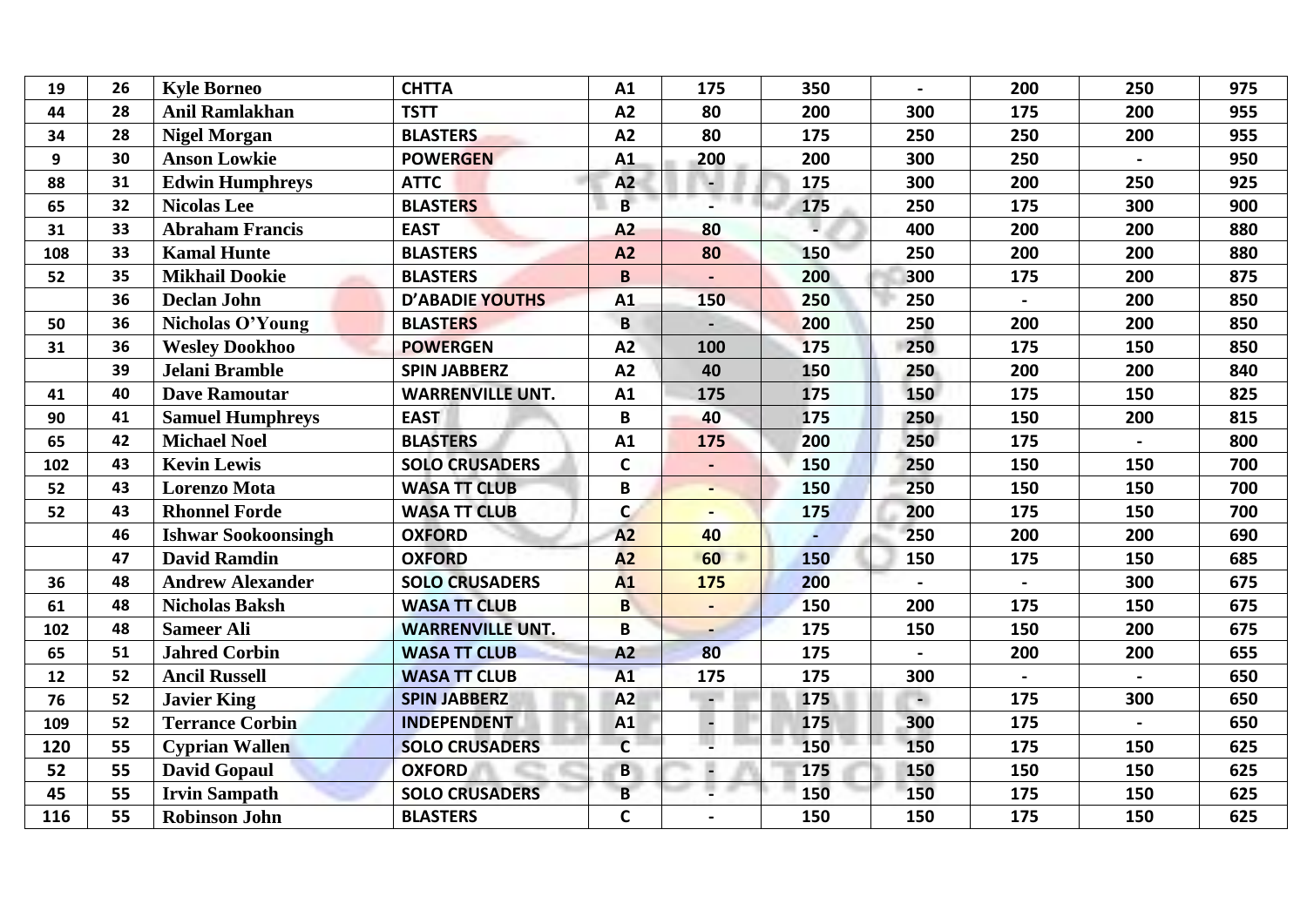| 29  | 55 | <b>Rod Singh</b>             | <b>POWERGEN</b>         | A2             | 100            | 150                      | $\blacksquare$ | 175            | 200            | 625 |
|-----|----|------------------------------|-------------------------|----------------|----------------|--------------------------|----------------|----------------|----------------|-----|
| 90  | 55 | Shahjahan Khan               | <b>WARRENVILLE UNT.</b> | B              |                | 175                      | 150            | 150            | 150            | 625 |
|     | 55 | <b>Sharaz Ali</b>            | <b>WARRENVILLE UNT.</b> | A2             |                | 175                      | 150            | 150            | 150            | 625 |
| 98  | 55 | <b>Sherwin Montes</b>        | <b>SOLO CRUSADERS</b>   | $\mathsf{C}$   | $\sim$         | 150                      | 150            | 175            | 150            | 625 |
| 65  | 63 | <b>David Mahabir</b>         | <b>INDEPENDENT</b>      | A1             |                |                          | 600            |                |                | 600 |
| 84  | 63 | <b>Henry La Croix</b>        | <b>ARIMA HAWKS</b>      | $\mathsf{C}$   |                | 150                      | 150            | 150            | 150            | 600 |
| 29  | 65 | <b>Bob Roopnarine</b>        | <b>POWERGEN</b>         | A1             | 200            |                          | 250            |                | 125            | 575 |
|     | 65 | <b>Jamali Mauge</b>          | <b>BLASTERS</b>         | B              |                |                          | 300            | 150            | 125            | 575 |
|     | 65 | <b>Joel Henry</b>            | <b>WARRENVILLE UNT.</b> | $\mathbf c$    |                | 150                      | 250            | 175            |                | 575 |
|     | 68 | <b>Mani Bhimull</b>          | <b>OXFORD</b>           | B              |                | 150                      | 150            | 150            | 125            | 575 |
| 22  | 69 | <b>Kirk Mohammed</b>         | <b>WASA TT CLUB</b>     | A1             | 200            |                          | 300            | $\mathbf{L}$   |                | 500 |
| 130 | 70 | <b>Daniel Henriques</b>      | <b>QPCC</b>             | A2             | 80             | 250                      | 150            | $\blacksquare$ |                | 480 |
|     | 71 | <b>Yannic Lewis</b>          | <b>BLASTERS</b>         | B              |                |                          | 150            | 175            | 150            | 475 |
| 39  | 72 | <b>Kwame Laurence</b>        | <b>SOLO CRUSADERS</b>   | A2             | 80             | 175                      |                | $\mathbf{r}$   | 200            | 455 |
|     | 73 | <b>Curtis Williams</b>       | <b>TSTT</b>             | B              |                |                          | 150            | 150            | 150            | 450 |
|     | 73 | <b>Gabriel John</b>          | <b>BLASTERS</b>         | B              |                | 150                      | 150            | 150            | $\blacksquare$ | 450 |
| 42  | 73 | <b>Lamani Clarke</b>         | <b>ARIMA HAWKS</b>      | A2             | 100            | 200                      | 150            |                |                | 450 |
|     | 73 | <b>Leroy Smith</b>           | <b>WASA TT CLUB</b>     | $\mathbf C$    |                | 150                      |                | 175            | 125            | 450 |
| 24  | 73 | <b>Nikoli Barbour-Alexis</b> | <b>BLASTERS</b>         | A2             |                |                          | 250            | $\blacksquare$ | 200            | 450 |
| 59  | 73 | <b>Rasheed Mohammed</b>      | <b>TSTT</b>             | $\overline{B}$ |                |                          | 150            | 175            | 125            | 450 |
| 79  | 73 | Vinoo Maraj                  | <b>INDEPENDENT</b>      | A2             | <b>COLOR</b>   |                          | 250            |                | 200            | 450 |
| 90  | 73 | Zaeem Imkaraaz               | <b>UWI</b>              | $\overline{B}$ | $\blacksquare$ | $\overline{\phantom{a}}$ | 250            | 200            | $\blacksquare$ | 450 |
| 77  | 81 | <b>Donald Humphrey</b>       | <b>WARRENVILLE UNT.</b> | $\overline{B}$ |                | 175                      | 250            | $\mathbf{r}$   |                | 425 |
|     | 81 | <b>Malik Gopaul</b>          | <b>SOLO CRUSADERS</b>   | $\overline{B}$ |                |                          | 150            | 150            | 125            | 425 |
| 59  | 81 | <b>Michael Fong</b>          | <b>WASA TT CLUB</b>     | A1             | 175            | $\blacksquare$           |                | $\blacksquare$ | 250            | 425 |
| 81  | 84 | <b>Matthew Mootra</b>        | <b>BLASTERS</b>         | A2             |                |                          | 250            | $\blacksquare$ | 150            | 400 |
|     | 84 | <b>Rahul Kisseur</b>         | <b>UTT</b>              | B              | $\blacksquare$ | 150                      | 250            | $\blacksquare$ |                | 400 |
| 19  | 84 | <b>Sarvesh Mungal</b>        | <b>POWERGEN</b>         | A1             |                |                          | 400            | $\blacksquare$ | $\blacksquare$ | 400 |
| 43  | 87 | <b>Kishan Ramoutar</b>       | <b>WARRENVILLE UNT.</b> | $\overline{B}$ | u              | 175                      | 200            | $\blacksquare$ | $\blacksquare$ | 375 |
| 22  | 87 | <b>Lionel Darceuil</b>       | <b>ARIMA HAWKS</b>      | A1             | 175            | 200                      |                |                | $\blacksquare$ | 375 |
| 77  | 89 | <b>Peter Bhim</b>            | <b>INDEPENDENT</b>      | A2             | 60             |                          | 150            | 150            |                | 360 |
|     | 90 | <b>Haleem Baksh</b>          | <b>SERVIVORS</b>        | $\mathsf{C}$   |                |                          |                | 150            | 200            | 350 |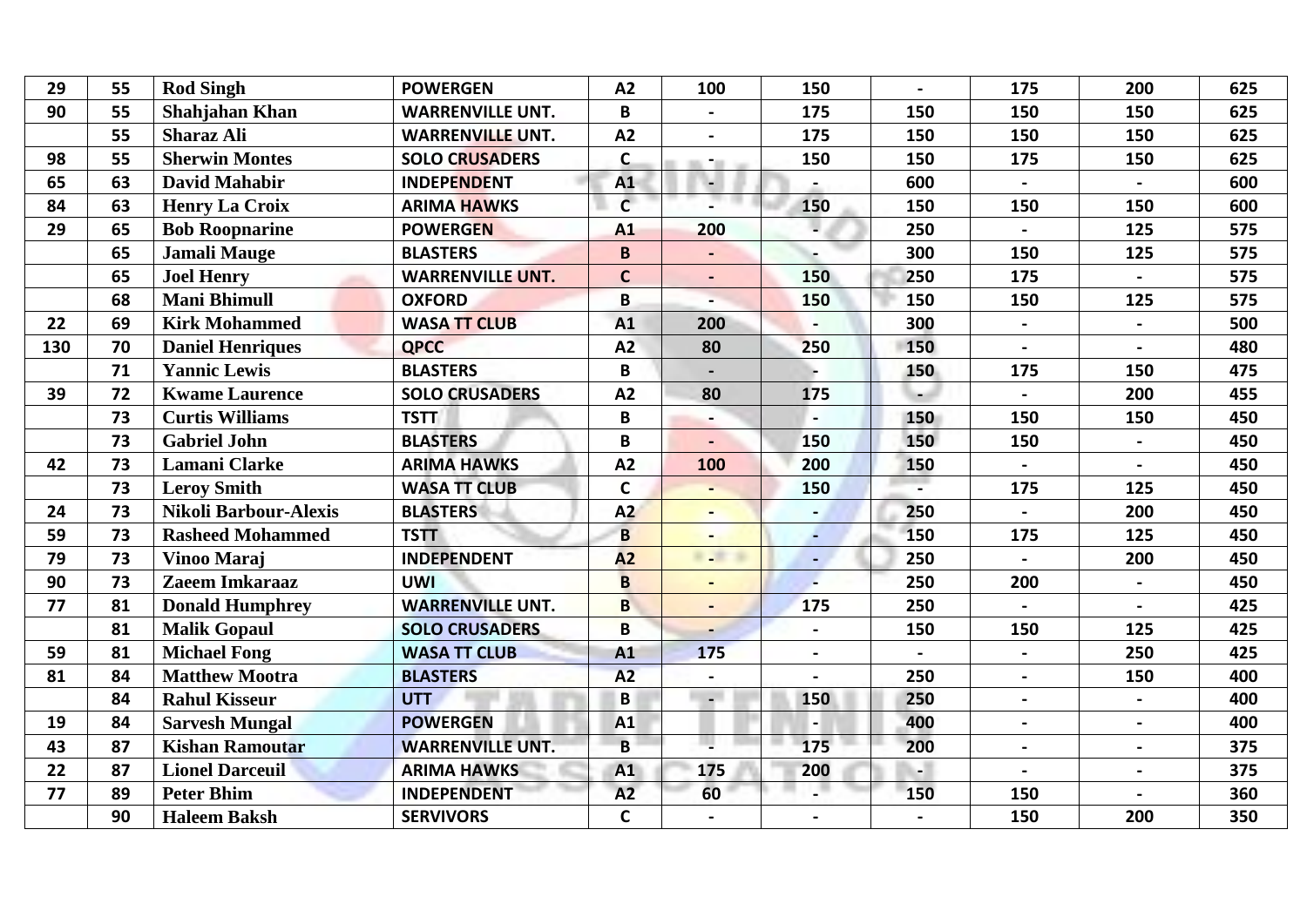|     | 90  | <b>Kyle Bennett</b>        | <b>GLADIATORS</b>       | A1             | $\blacksquare$ | 200            | $\blacksquare$ | $\mathbf{r}$   | 150            | 350 |
|-----|-----|----------------------------|-------------------------|----------------|----------------|----------------|----------------|----------------|----------------|-----|
| 98  | 92  | <b>Christoff Roberts</b>   | <b>WASA TT CLUB</b>     | $\mathbf C$    |                |                |                | 175            | 150            | 325 |
|     | 92  | <b>Earl Cornell</b>        | <b>INDEPENDENT</b>      | B              |                | 175            | 150            |                |                | 325 |
|     | 94  | Abhai Lal                  | <b>BLASTERS</b>         | $\mathsf{C}$   | ÷.             | $\blacksquare$ |                | 150            | 150            | 300 |
| 90  | 94  | <b>Jalen Kerr</b>          | <b>SPIN JABBERZ</b>     | B              |                | $\blacksquare$ | 300            | $\blacksquare$ |                | 300 |
| 102 | 94  | <b>Khalil St. Brice</b>    | <b>WASA TT CLUB</b>     | $\mathsf{C}$   |                |                |                | 150            | 150            | 300 |
| 102 | 94  | <b>Macheo Mejias</b>       | <b>WASA TT CLUB</b>     | $\mathsf{C}$   |                |                |                | 150            | 150            | 300 |
| 98  | 94  | Reeza Ali                  | <b>WARRENVILLE UNT.</b> | B              |                | 150            |                | 150            |                | 300 |
|     | 94  | <b>Victor John</b>         | <b>OXFORD</b>           | $\mathbf C$    |                |                |                | 175            | 125            | 300 |
|     | 100 | <b>Peter Lloyd</b>         | <b>SOLO CRUSADERS</b>   | $\mathbf C$    |                | $\blacksquare$ |                | 150            | 125            | 275 |
|     | 100 | <b>Tyrell Joseph</b>       | <b>BLASTERS</b>         | $\mathsf{C}$   |                |                | 150            | $\blacksquare$ | 125            | 275 |
| 72  | 102 | <b>Akeem Beharry</b>       | <b>WARRENVILLE UNT.</b> | B              |                |                | 250            | $\blacksquare$ |                | 250 |
|     | 102 | <b>Daveon Humphreys</b>    | <b>CHTTA</b>            | A2             |                |                | 250            | $\sim$         | $\blacksquare$ | 250 |
|     | 102 | <b>Messiah Walcott</b>     | <b>SPIN JABBERZ</b>     | B              |                |                | 250            | $\blacksquare$ |                | 250 |
| 90  | 102 | <b>Vheer Samnarine</b>     | <b>POWERGEN</b>         | B              |                |                | 250            | $\blacksquare$ |                | 250 |
|     | 102 | <b>Lawrence Ince</b>       | <b>UTT</b>              | A1             |                | $\blacksquare$ | A.             | $\blacksquare$ | 250            | 250 |
| 38  | 107 | <b>Darion Phillip</b>      | <b>UTT</b>              | A2             | 60             | 175            | $\blacksquare$ | $\blacksquare$ |                | 235 |
| 50  | 107 | <b>Sheldon Graham</b>      | <b>WASA TT CLUB</b>     | A2             | 60             | 175            |                | $\blacksquare$ |                | 235 |
| 88  | 109 | <b>Amresh Mungal</b>       | <b>POWERGEN</b>         | A1             |                |                | 200            | $\blacksquare$ | $\blacksquare$ | 200 |
|     | 109 | <b>Dave Williams</b>       | <b>ARIMA HAWKS</b>      | A1             |                | 200            |                | $\blacksquare$ | $\blacksquare$ | 200 |
| 52  | 109 | <b>Vasesh Ramphallie</b>   | <b>WARRENVILLE UNT.</b> | $\overline{B}$ | $\sim$         |                | 200            | $\blacksquare$ |                | 200 |
| 84  | 112 | <b>Orell Cooper</b>        | <b>SPIN JABBERZ</b>     | A2             | 40             | 150            |                | $\blacksquare$ | $\blacksquare$ | 190 |
|     | 112 | <b>Premchand Deonarine</b> | <b>OXFORD</b>           | A <sub>2</sub> | 40             |                | 150            | $\blacksquare$ |                | 190 |
| 61  | 114 | <b>Adesh Ramphalie</b>     | <b>WARRENVILLE UNT.</b> | B              |                |                |                | 175            |                | 175 |
| 120 | 114 | <b>Andre Dickie</b>        | <b>CENTRAL BANK</b>     | B              |                | 175            | $\blacksquare$ | $\blacksquare$ | $\blacksquare$ | 175 |
|     | 114 | <b>Bobby Gopaul</b>        | <b>OXFORD</b>           | $\overline{c}$ |                |                |                | 175            |                | 175 |
|     | 114 | <b>Joshua Dass</b>         | <b>WASA TT CLUB</b>     | $\mathsf{C}$   | $\blacksquare$ |                | 4              | 175            | $\blacksquare$ | 175 |
| 72  | 114 | <b>Raphael Mohammed</b>    | <b>COUVA GARDENS</b>    | B              |                |                |                | 175            | $\blacksquare$ | 175 |
|     | 114 | <b>Robert Joseph</b>       | <b>ENTERPRISE</b>       | A2             | v              | 175            |                | $\blacksquare$ | $\blacksquare$ | 175 |
|     | 114 | <b>Ronald Williams</b>     | <b>ATTC</b>             | A2             |                |                |                | 175            |                | 175 |
| 90  | 114 | <b>Satesh Jodhan</b>       | <b>COUVA GARDENS</b>    | B              |                |                |                | 175            | $\blacksquare$ | 175 |
| 35  | 114 | <b>Stanley Hunte</b>       | <b>TSTT</b>             | A1             | 175            |                |                |                |                | 175 |